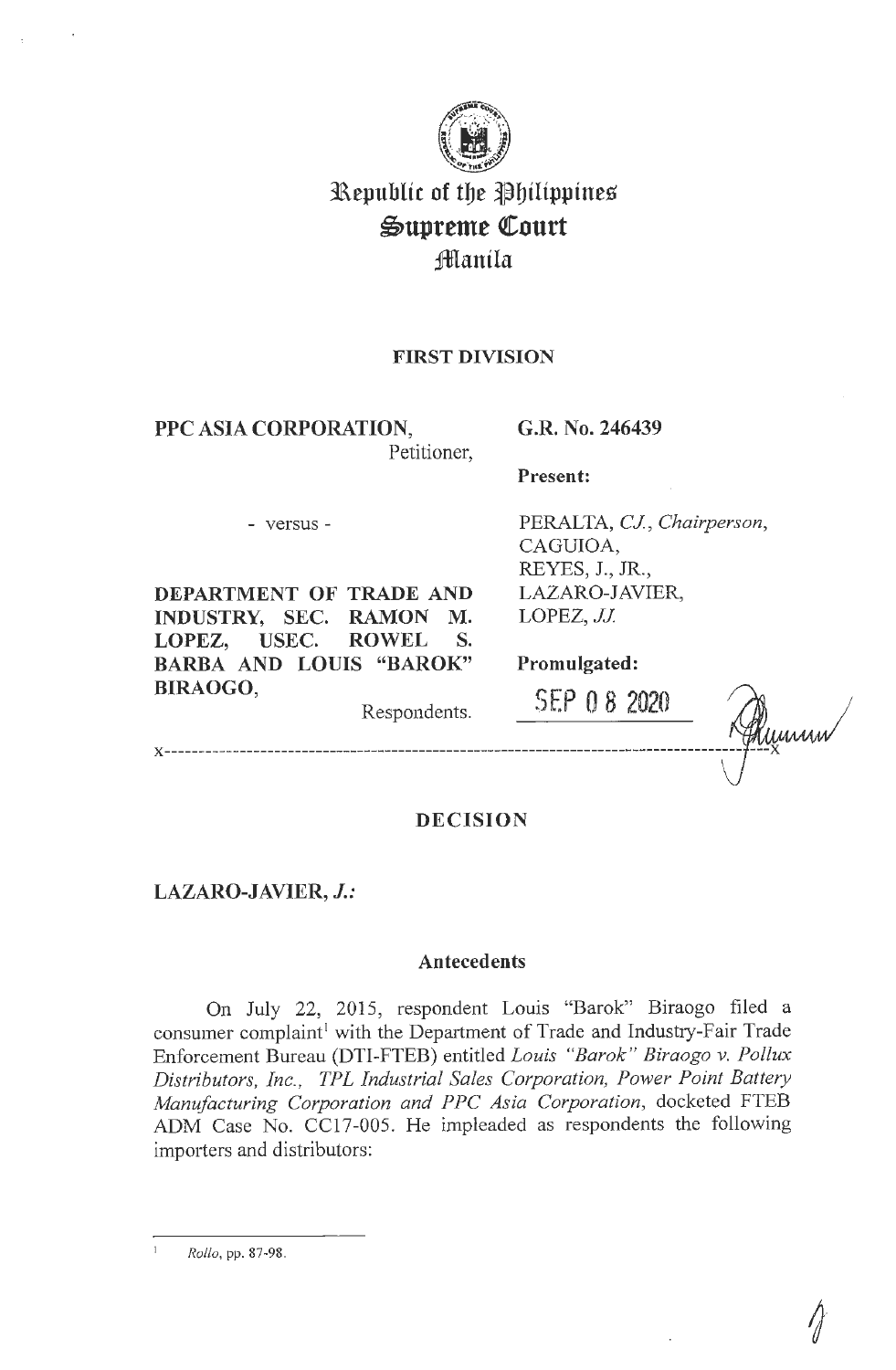| <b>Distributor</b>                | <b>Battery Brand</b>  |
|-----------------------------------|-----------------------|
| PPC Asia Corporation              | ЗK                    |
| Pollux Distributors, Inc.         | Nagoya and Quantum    |
| TPL Industrial Sales Corporation  | Quantum and Panasonic |
| Power Point Battery Manufacturing | GS Tropical           |
| Corporation                       |                       |

He alleged that sometime in 2013, he had to replace four (4) times the lead acid storage battery of his motorcycle even though he had only used the original battery for three (3) months. These batteries carried the following brands: 3K, Nagoya, Quantum, and GS Tropical.

Consequently, he asked the Philippine Association of Battery Manufacturers (PABMA) to verify the brands' compliance with the Philippine products standards. In response, PABMA members sought the assistance of the Philippine Batteries, Inc. (PBI) to do the verification process.

After testing twenty-four (24) battery samples, the PBI discovered that a great number of the branded batteries did not comply with PNS 06: 1987 as they failed to pass the reserve capacity test. Thus, the PBI concluded that these branded batteries were substandard.

Consequently, Biraogo filed a complaint with the Department of Trade and Industry (DTI) praying for a confirmatory test to be done on subject batteries, for a cease and desist order to issue against the further importation, distribution, and sale of the same battery brands, for a fine to be imposed on the named importers, and for their respective licenses or permits to be cancelled for violating Sections 50 and 52 of Republic Act No. 7394 (RA7394), otherwise known as the Consumer Act of the Philippines.

# **The DTI-FTEB's Ruling**

By Decision dated February 14,  $2017<sup>2</sup>$ , the DTI-FTEB dismissed the complaint on ground of lack of legal standing and cause of action. It ruled that Biraogo's sales receipts did not show that he was the one who actually bought the batteries or that the batteries he purchased were the same ones actually submitted for testing. It also ruled that the previous certification issued by the Bureau of Philippine Standards in favor of the importers for the purpose of selling the battery brands in the Philippines should prevail over the test conducted by PBI. Hence, the DTI-FTEB concluded that the named respondents may not be found guilty of concealment and false representation.

 $\overline{2}$ *Id.* at 61 -66.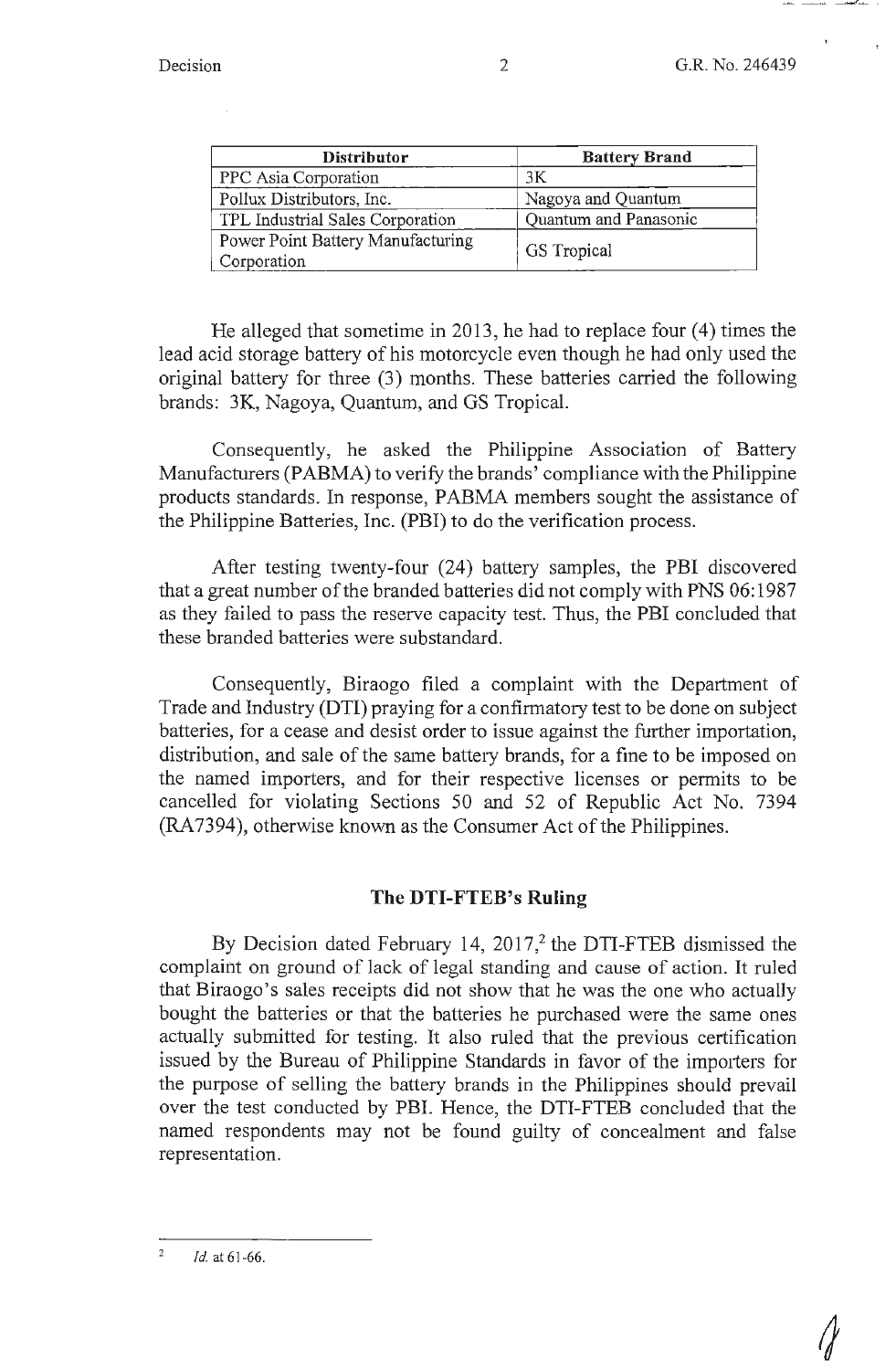# **The Ruling of the DTI on Appeal**

By Decision<sup>3</sup> dated May 25, 2018 in DTI Appeal Case No. 2017-50, the DTI, through Undersecretary Rowel S. Barba, reversed and ordered the immediate testing of the branded batteries in order to settle any doubts on their quality before any resolution on the merits may be had. It dispensed with the application of technical rules pertaining to the parties who could file a complaint on the basis of sales receipts. It thus found that Biraogo's allegations based on the sales receipts submitted sufficed to establish that as a consumer, he was prejudiced by the sale of the branded batteries in the market.

# **The Court of Appeals' Ruling**

Only PPC Asia Corporation (PPC) questioned this decision before the Court of Appeals *via* a petition for *certiorari* in CA-G.R. SP No. 157378.<sup>4</sup> By Resolution<sup>5</sup> dated October 18, 2018, the Court of Appeals dismissed the petition due to the following procedural infirmities: (1) failure to attach complaint, position paper, and appeal memorandum to the petition, and (2) failure to file a motion for reconsideration prior to elevating the case to the Court of Appeals.

Petitioner's subsequent motion for reconsideration was denied under Resolution<sup>6</sup> dated March 12, 2019. The Court of Appeals noted therein that petitioner did not even try to submit the lacking documents when it moved to reconsider the decree of dismissal. It simply glossed over the deficiencies and stated as a matter fact that it can just later on submit these additional documents should the court so require. At any rate, the Court of Appeals pointed to another deficiency pertaining to the unauthorized signing by petitioner's counsel of the verification and certification against forumshopping.

#### **The Present Petition**

PPC now seeks affirmative relief from the Court *via* the present petition for review on *certiorari.* It imputes error on the Court of Appeals when the latter dismissed the petition allegedly on mere technicalities instead of resolving it on the merits. It also accuses the DTI of violating its right to due process when the agency reinstated the consumer complaint without even affording the company a chance to oppose it.<sup>7</sup>

 $\overline{3}$ *Id.* at 44-48.  $\overline{4}$ 

*Id.* at 28-43.

Penned by Associate Justice Remedios A. Salazar-Fernando and concurred in by now Supreme Court Associate Justice Henri Jean Paul B. Inting and Associate Justice Ronaldo Roberto B. Martin, id. at 25-27.

<sup>6</sup>  *Id.* at 21-23.

<sup>/</sup>d.at3- 15.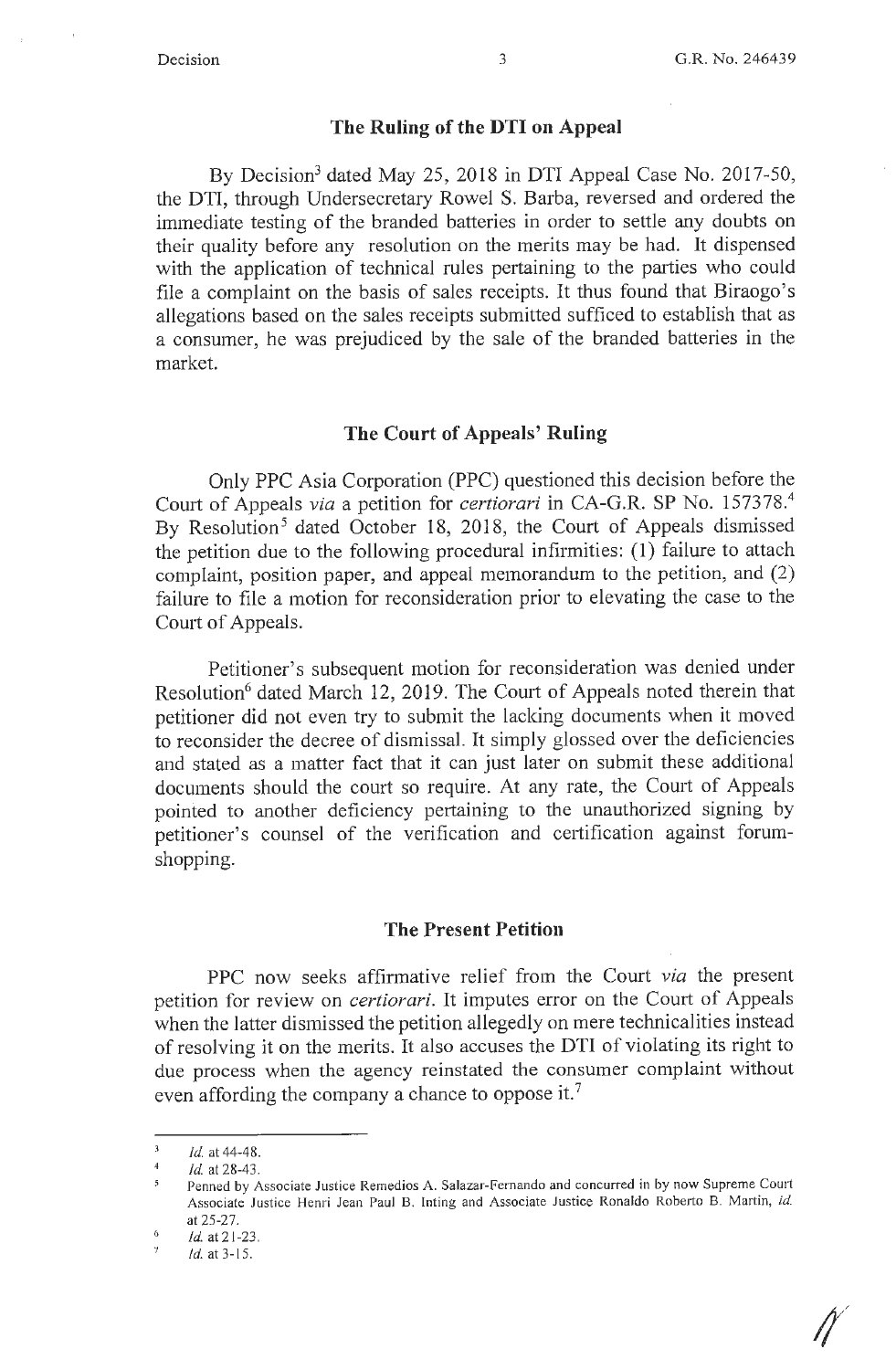For its part, the  $DTI<sup>8</sup>$  ripostes that the Court of Appeals aptly dismissed the petition for PPC's failure to strictly observe the requisites of *certiorari.* It alleges that PPC not only failed to incipiently attach the relevant supporting documents but stubbornly persisted on its noncompliance even on reconsideration. The DTI also reiterates that petitioner's counsel was not authorized to sign the verification and certification on nonforum shopping since the Secretary's Certificate supposedly bearing this authority is not on file with the DTI.

On the denial of due process, the DTI asserts that petitioner's active participation in the proceedings below belies its protestation on the issue of due process. Nevertheless, the assailed decision is not yet a judgment that finally disposes of the case, hence, petitioner still has the opportunity to defend itself in the administrative case. Citing *Macayayong v. Opie,* <sup>9</sup> the DTI further posits that petitioner cannot claim denial of due process when it had the opportunity to move to reconsider the questioned DTI decision, but did not. PPC missed the opportunity to be heard on reconsideration when it immediately went to the Court of Appeals.

#### **Issues**

**FIRST:** Did the Court of Appeals err in dismissing the petition for *certiorari* on grounds that (a) petitioner failed to submit twice the three (3) relevant documents specifically required by the court, (b) petitioner failed to file a motion for reconsideration of the assailed decision of the DTI and ( c) petitioner failed to submit the corresponding authority of its lawyer to sign the verification and certificate on non-forum shopping in the case?

**SECOND:** Was petitioner's right to due process violated when the DTI required a test to be done on its battery brands for the purpose of determining their compliance with the quality and safety products standards?

#### **Ruling**

On the **first** issue, we first tackle the requirement of filing a motion for reconsideration before a petition for *certiorari* may be resorted to. Petitioner posits that it did not seek a reconsideration before the DTI because it is proscribed under the *Simplified and Uniform Rules of Procedure for Administrative Cases Filed with the Department of Trade and Industry for Violations of the Consumer Act of the Philippines and Other Trade and Industry Law, viz.:* 

*Id.* at 176-190.

<sup>281</sup> Phil. 419, 423-424 (1991).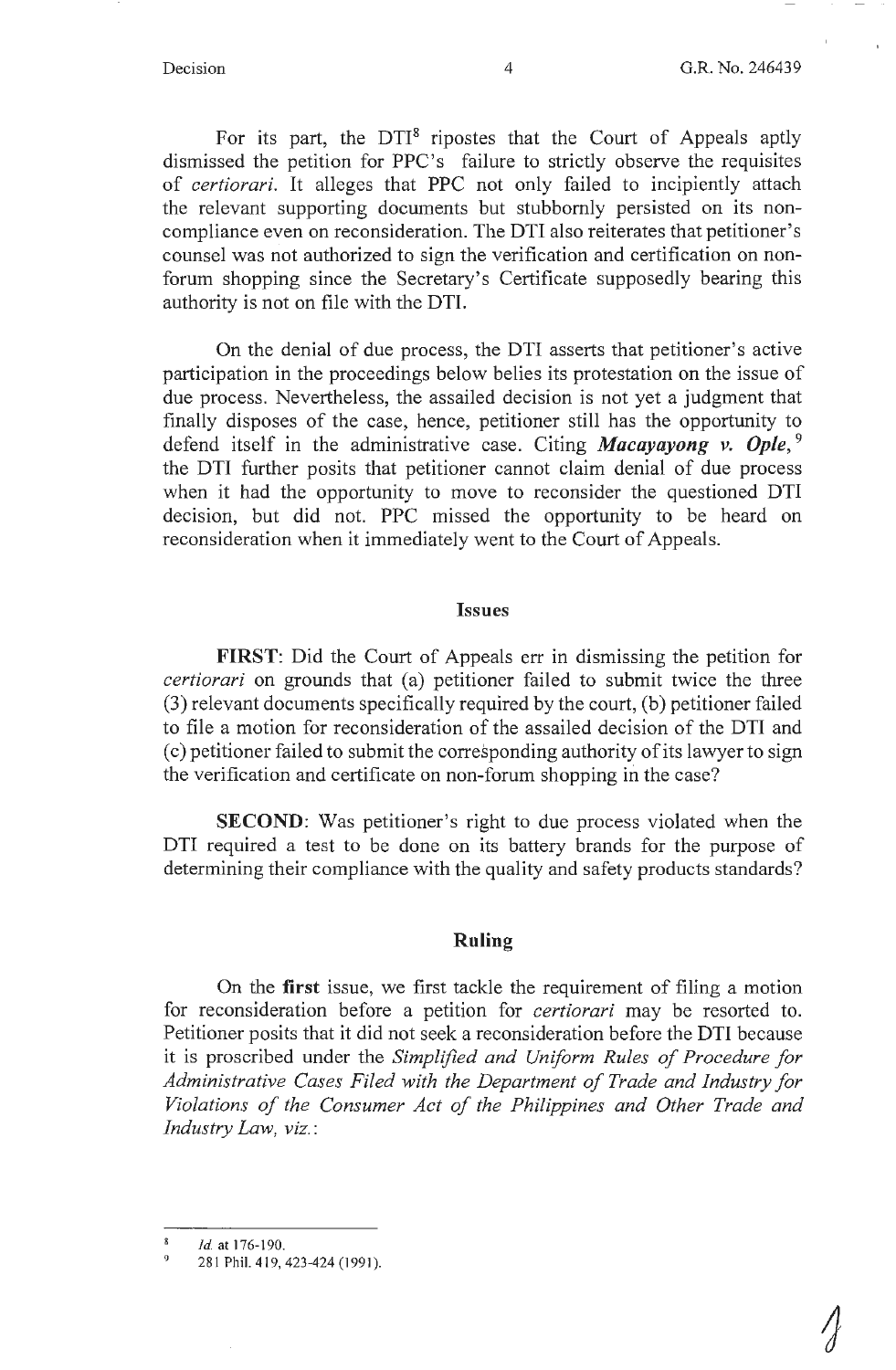#### RULE XIV MOTION FOR RECONSIDERATION

Section 1. Motion for Reconsideration.  $-$  (a) Cases Filed by Consumers for Violations of the Consumer Act  $-$  Per Article 165 of the Consumer Act, no Motion for Reconsideration is allowed for said cases.

#### **XXX XXX XXX**

The argument is meritorious. Being a prohibited pleading, PPC's direct recourse to the Court of Appeals *via* petition for *certiorari* is justified. To require PPC to file a motion for reconsideration when it is prohibited under the DTI's rules of procedure prior to availing of the writ of *certiorari* is useless, nay devoid of legal basis. The filing of a prohibited pleading would not toll the running of the period of an appeal. In *Chua v. COMELEC,* <sup>10</sup> we ruled that the filing of a prohibited pleading does not produce any legal effect and, thus, did not toll the running of the period to appeal, *viz.:* 

x x x Under the COMELEC Rules of Procedure, a motion for reconsideration of its en bane ruling is prohibited except in a case involving an election offense. **A prohibited pleading does not produce any legal**  effect and may be deemed not filed at all. In Landbank of the Philippines vs. Ascot Holdings and Equities, Inc., the Court emphasized that **"a prohibited pleading cannot toll the running of the period to appeal since such pleading cannot be given any legal effect precisely because of its being prohibited."** (Emphasis supplied)

So must it be.

As for petitioner's claim that the corresponding Secretary's Certificate authorizing its lawyer to sign on its behalf the certification and verification on non-forum shopping in this case, we did find that this document was actually submitted to the Court of Appeals as Annex B of the petition for *certiorari.* 

Going now to the petitioner's failure to attach the complaint, position paper, and appeal memorandum, petitioner offers the following explanation: a) although it failed to attach copies of these documents, its petition already bore the essential attachments which could already serve as sufficient bases for the Court of Appeals to be able to resolve the case; and b) it was not able to submit copy of the appeal memorandum to the Court of Appeals because it never received copy of such pleading at the DTI level.

Petitioner therefore prays for the Court's liberality to dispense with the procedural formalities to prevent a miscarriage of justice.

<sup>10</sup> G.R. No. 236573, August 14, 2018.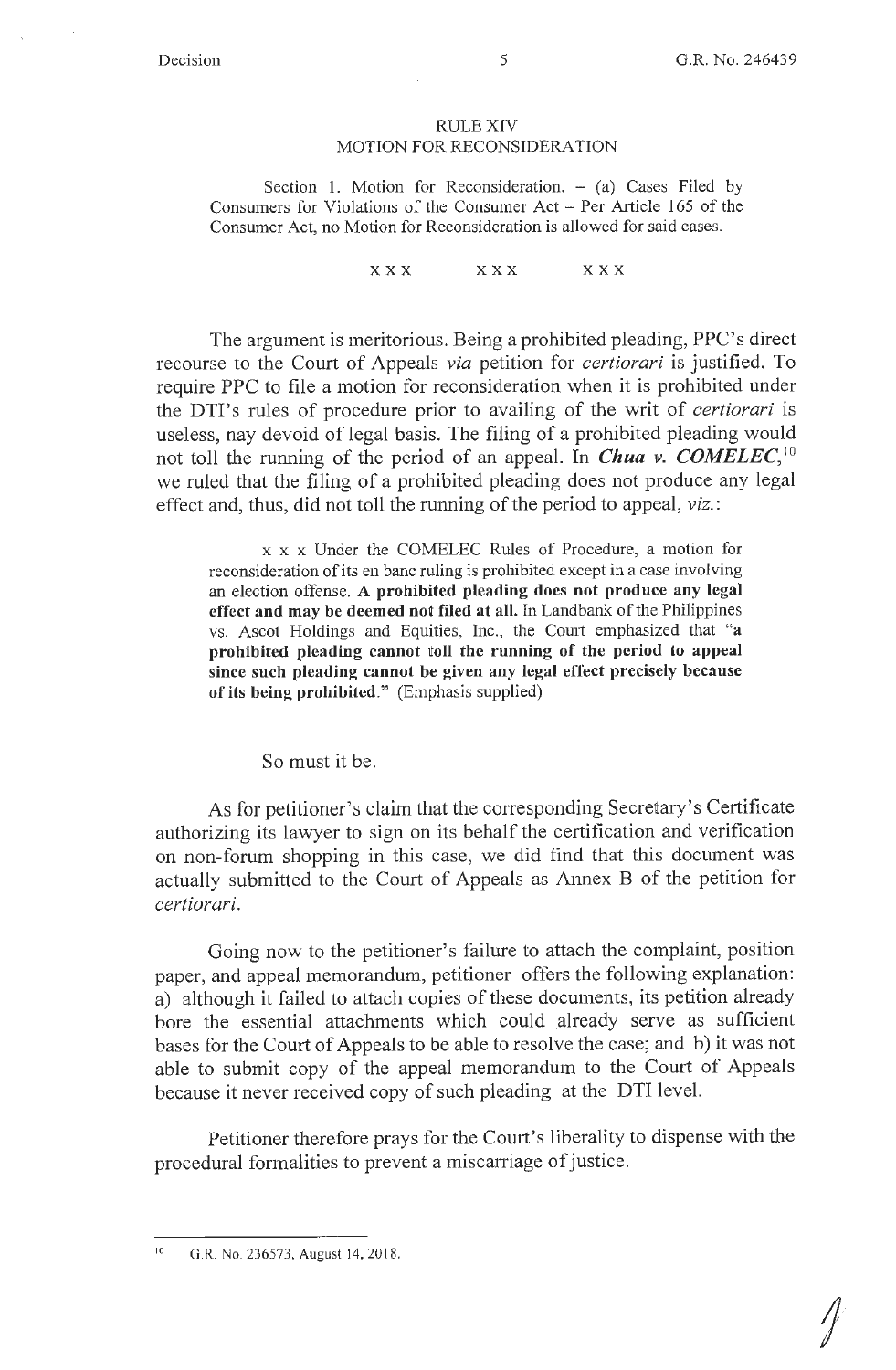On this score, we affirm the dismissal of the petition.

Section 3, Rule 46 of the Rules of Court provides that failure to attach to the petition, among others, relevant documents or portions of the records shall be a sufficient ground for dismissal of the petition. In *Atillo v. Bombay*,<sup>11</sup> the Court affirmed the dismissal of the petition not only because the supporting documents were insufficient but also because petitioner inexplicably refused to even submit the required attachments, thus:

The phrase "of the pleadings and other material portions of the record" in Section 2(d), Rule 42 is followed by the phrase "as would support the allegations of the petition" clearly contemplates the exercise of discretion on the part of the petitioner in the selection of documents that are deemed to be relevant to the petition. x x x. The crucial issue to consider then is whether or not the documents accompanying the petition before the CA sufficiently supported the allegations therein.

**XXX XXX** XXX

x x x Petitioner's discretion in choosing the documents to be attached to the petition is however not unbridled. **The CA has the duty to check the exercise of this discretion, to see to it that the submission of supporting documents is not merely perfunctory. The practical aspect of this duty is to enable the CA to determine at the earliest possible time the existence of prima facie merit in the petition.** Moreover, Section 3 of Rule 42 of the Rules of Court provides that if petitioner fails to comply with the submission of "documents which should accompany the petition", it "shall be sufficient ground for the dismissal thereof'. In this case, **the insufficiency of the supporting documents combined with the unjustified refusal of petitioner to even attempt to substantially comply with the attachment requirement justified the dismissal of her petition.**  (Emphasis supplied)

Here, the Court of Appeals emphasized that the "lacking documents were indeed necessary, if not indispensable for it to be able to render an intelligent decision on the petition." Although petitioner sought a reconsideration of the Court of Appeals' decree of dismissal, it exerted nary an effort at all to submit the lacking documents. It simply and casually informed the Court of Appeals that it did not have a copy of this or that document and that anyway the Court of Appeals could already resolve the case based on what petitioner had thus far submitted. This is plain obstinate arrogance and utter disrespect toward the Court of Appeals and its legal processes. It is in fact an irreverent challenge to the rule of law!

Procedural rules should not be regarded as mere technicalities that may be ignored for the party's convenience as it is equally important in effective, orderly, and speedy administration of justice. These rules are not intended to hamper litigants or complicate litigation but, indeed to provide for a system under which a suitor may be heard in the correct form and manner

II 404 Phil. 179, 188, 191-192 (2001).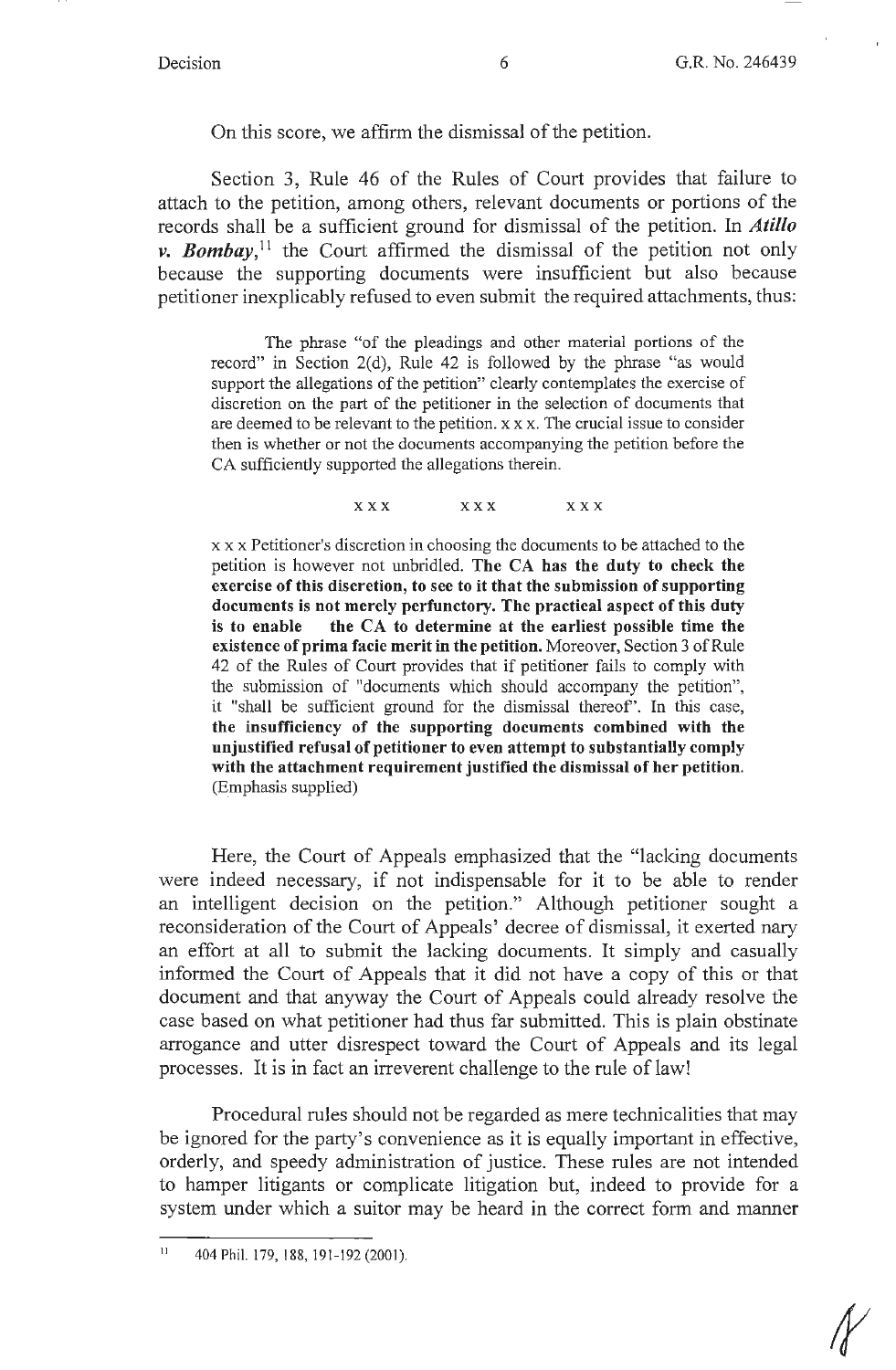and at the prescribed time in a peaceful confrontation before a judge whose authority they acknowledge.<sup>12</sup> In *Limpot v. CA*,<sup>13</sup> the Court ordained that rules of procedures and substantive laws complement each other in the orderly administration of justice, thus:

Rules of procedure are intended to ensure the orderly administration of justice and the protection of substantive rights in judicial and extrajudicial proceedings. It **is a mistake to propose that substantive law and adjective law are contradictory to each other** or, as has often been suggested, that enforcement of procedural rules should never be permitted if it will result in prejudice to the substantive rights of the litigants. This is not exactly true; the concept is much misunderstood. **As a matter of fact, the policy of the courts is to give both kinds of law, as complementing each other, in the just and speedy resolution of the dispute between the parties. Observance of both substantive rights is equally guaranteed by due process, whatever the source of such rights, be it the Constitution itself or only a statute or a rule of court.**  $x \times x$  (Emphasis supplied)

Indeed, petitioner utterly failed to show that its obstinate refusal to abide by the rules, nay, utter disrespect toward the Court of Appeals and its validly issued directive do not warrant a departure from the rules, much less, liberality from the Court.

We now discuss the second issue pertaining to due process. Petitioner claims it was prejudiced by the DTI's sudden reversal of the ruling of the DTI-Fair Trade Enforcement Bureau finding it not guilty of concealment and false representation. Petitioner thus faults the Court of Appeals for failing to consider that it was not even given an opportunity to explain its side.

We are not persuaded. It must be emphasized that the DTI's decision to reinstate the consumer complaint does not in any way equate to a finding of guilt against petitioner. All the DTI did so far was to order subject batteries to be officially tested *vis-a-vis* their compliance with the Philippines' quality and safety products standard. The DTI explicitly stated that this initial procedure ought to be done before it can proceed with the case.

Under Article 17 of the Consumer Act, the DTI has the authority to inspect and analyze consumer products for purposes of determining conformity to established quality and safety standards. Thus, the DTI acted well within the authority granted it by law when it ordered the testing of subject batteries as an initial step toward the eventual resolution of the appeal on the merits. Notably, petitioner has not adduced any cogent argument that this testing requirement is even prejudicial to its business interest. On the contrary, prior testing of subject batteries as required by the DTI would in fact serve petitioner's best interest to dispel once and

<sup>12</sup>  *Malixi v. Baltazar*, 821 Phil. 423, 435 (2017).

<sup>13</sup>  252 Phil. 377,379 (1989).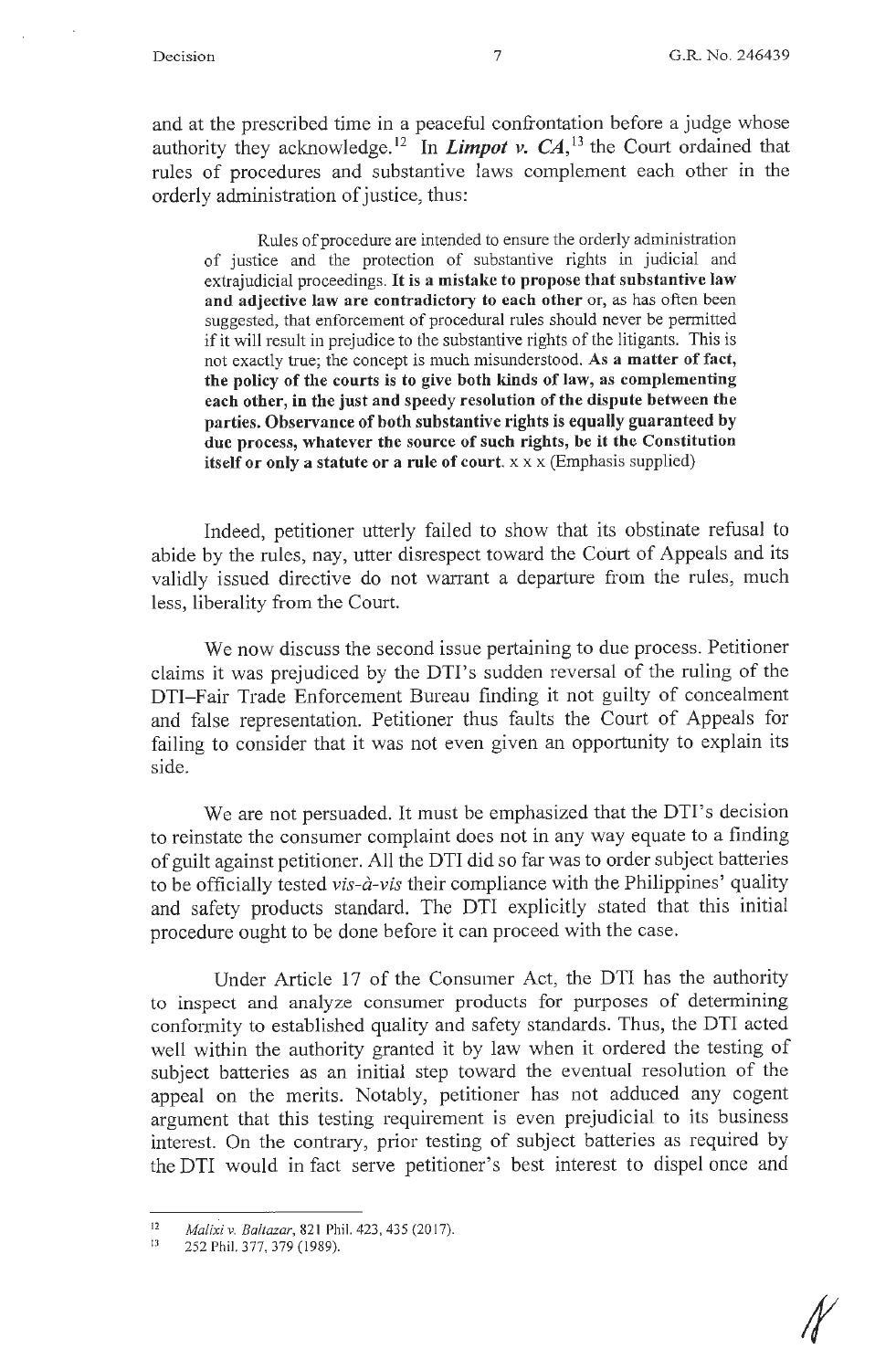for all any doubts on the quality and safety of its battery brands. Most important, it is for the best interest of the public consumers that the DTI does ensure that petitioner's battery brands conform to the Philippines' quality and safety products standards.

In fine, petitioner's protestation against the purported denial of its right to due process is at best misplaced. As stated, the proceedings on appeal before the DTI have not even commenced in the main, much less, caused any prejudice to petitioner.

**ACCORDINGLY,** the petition is **DENIED.** The Resolutions dated October 18, 2018 and March 12, 2019 of the Court of Appeals in CA-G.R. SP No. 157378 are **AFFIRMED.** The case is remanded to the Office of the Secretary of Trade and Industry for continuation of the proceedings in *Louis "Barak" Biraogo v. Pollux Distributors, Inc., TPL Industrial Sales Corporation, Power Point Battery Manufacturing Corporation and P PC Asia Corporation,* docketed as Appeal Case No. 2017-50.

**SO ORDERED.** 

 $\mathbf A\mathbf V\mathbf I\mathbf E\mathbf R$ Associate Justice

**WE CONCUR:** 

DIOSDADOM. PERALTA Chief Vustice Chairperson - First Division

**ALFRED** O RK **WAMIN S. CAGUIOA** Associate Justice

*,(~~*  REYES. JR. Associate Justice